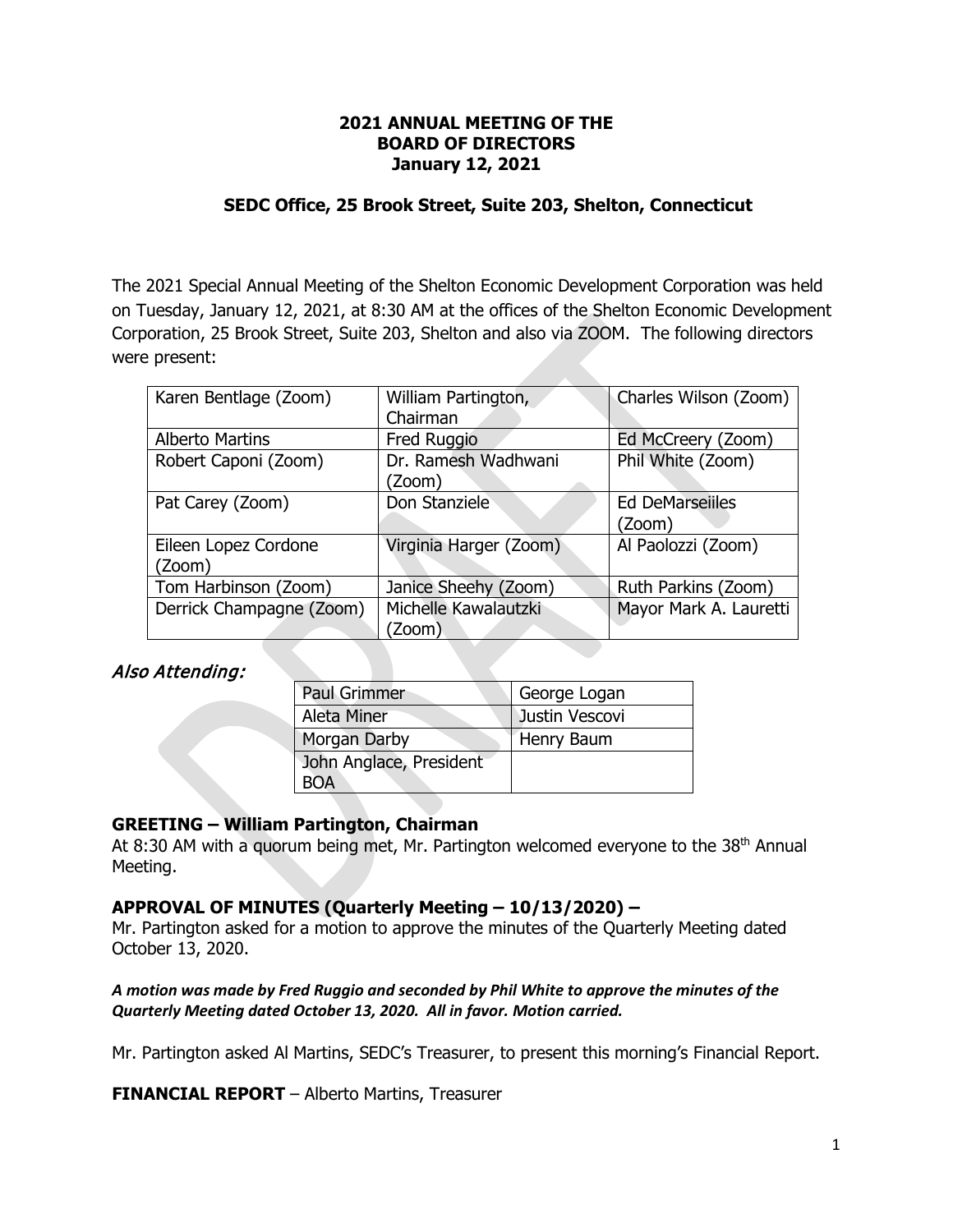On behalf of the SEDC, Mr. Martins provided a breakdown of the financials year end for the month of December.

The budget was reviewed. The budget is comparable to last year and was recently approved by the Executive Committee and staff believes it is realistic for the coming year.

| Revenues                          |                  |  |  |  |
|-----------------------------------|------------------|--|--|--|
| <b>Private Donations/Pledges</b>  | 20,000.00<br>\$  |  |  |  |
| <b>Public Allocations/Grants</b>  | 278,000.00       |  |  |  |
| Foundations                       | 53,500.00        |  |  |  |
| Program                           | 7,000.00         |  |  |  |
| Other                             | 26,506.37        |  |  |  |
| <b>Total Revenues</b>             | \$385,006.37     |  |  |  |
|                                   |                  |  |  |  |
| <b>Expenses</b>                   |                  |  |  |  |
| Personnel                         | 196,275.01<br>\$ |  |  |  |
| Taxes, Benefit and Fringe         | 68,582.04<br>\$  |  |  |  |
| <b>General Business</b>           | 10,850.00<br>\$  |  |  |  |
| <b>Professional Services</b>      | 16,650.00<br>\$  |  |  |  |
| Property and Office               | 26,769.32<br>\$  |  |  |  |
| Program                           | \$<br>64,700.00  |  |  |  |
| Other                             | \$<br>1,180.00   |  |  |  |
| <b>Total Expenses</b>             | 385,006.37       |  |  |  |
| <b>Excess Revenues (Expenses)</b> | 0                |  |  |  |

# 2021 ANNUAL BUDGET - DRAFT

# MOTION TO APPROVE THE BUDGET

# A motion was made by Fred Ruggio and seconded by Ruth Parkins to approve this morning's Financial Report and 2021 Budget for the Shelton Economic Development Corporation. All in favor. Motion carried.

# **NOMINATING REPORT** – Pat Carey

Committee members comprised of Pat Carey, Chairman, Alberto Martins, Ruth Parkins, William Partington and Fred Ruggio. The following motions were entertained:

Motion to recommend the re-election of the following directors to a three-year term (2021- 2023):

- $\triangleright$  Phil White, Better Packages
- > Thomas D'Addario, D'Addario Nissan
- > Edward DeMarseilles, Curtiss Ryan Honda
- $\triangleright$  Edward McCreery III, Pullman and Comley, PC
- $\triangleright$  Patrick Carey, Carey and Guarrera Real Estate
- $\triangleright$  Manny Weinberg, M. Herb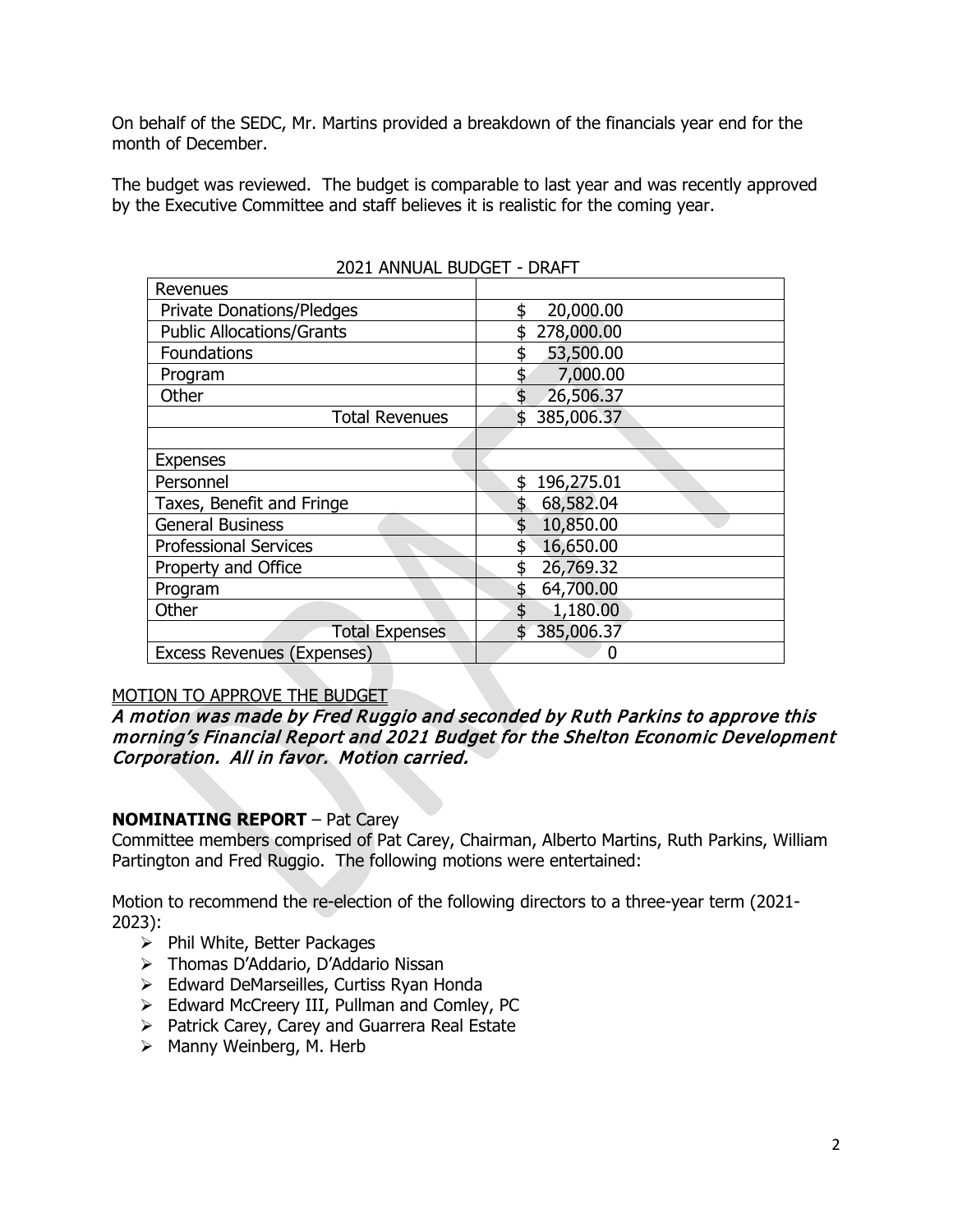# A motion was made by Fred Ruggio and seconded by Phil White to recommend the re-election of the above-named directors to a three-year term. All in favor. Motion carried.

Motion to recommend the election of the following individuals to a three-year term beginning January 1, 2021 and ending December 31, 2023.

- > Henry Baum, Mutual Security Credit Union
- George Logan, Aquarion
- > Justin Vescovi, Peoples United Bank

# A motion was made by Fred Ruggio to recommend the nominations of Henry Baum, Mutual Security Credit Union; George Logan, Aquarion; and Justin Vescovi, Peoples United Bank as members of the SEDC Board of Directors; seconded by Ed McCreery. All in favor. Motion carried.

Motion to recommend the election of the following members to the Executive Committee:

- 
- 
- $\triangleright$  Michelle Kawalautzki, 2<sup>nd</sup> Vice Chairman
- 
- $\triangleright$  Fred Ruggio, Secretary
- $\triangleright$  Mark A. Lauretti, Ex Officio Mayor Janice Sheehy, At-Large

▶ William C. Partington, Chairman Virginia Harger, Ex-Officio, P and Z  $\geq$  Patrick Carey, 1<sup>st</sup> Vice Chairman Martin Coughlin, At-Large  $\geq$  Michelle Kawalautzki, 2<sup>nd</sup> Vice Chairman Robert Caponi, At-Large → Alberto Martins, Treasurer Eileen Lopez-Cordone, At-Large<br>
→ Fred Ruggio, Secretary Ruth Parkins, At-Large

# A motion was made by Phil White and seconded by Ed McCreery seconded to accept the slate of members to the Executive Committee as presented. All in favor. Motion carried.

Mr. Carey acknowledged the departures of the following board members, and thanked them for their contributions over the years.

- $\triangleright$  Kenneth E. Schaible, Founding Member/Chairman 1983
- $\triangleright$  Elizabeth Schultz, Aquarion
- > Michael Marcinek, Fletcher Thompson
- $\triangleright$  Kristi Buynak, Lockheed Martin

Chairman Partington asked the Mayor to make a couple of comments.

# Mayor Mark A. Lauretti  $\sim$

The Mayor stated although it has been a pressing year the City of Shelton moves forward. Presently, the Mayor is talking to four major corporations interested in moving into the city. The Mayor stated the Chromium Process site (parking lot) is being sold to Primrose Companies to construct a recreational building. Questions were entertained  $\sim$  one about parking downtown with the new developments and one with respect to the reopening of Wooster Street crossing. The Mayor said all of these issues are taken seriously and always being addressed. In closing the Mayor acknowledged everyone for being involved one way or antoher with the SEDC. This partnership with the City has turned out to be a successful equation, and there is more work to be done.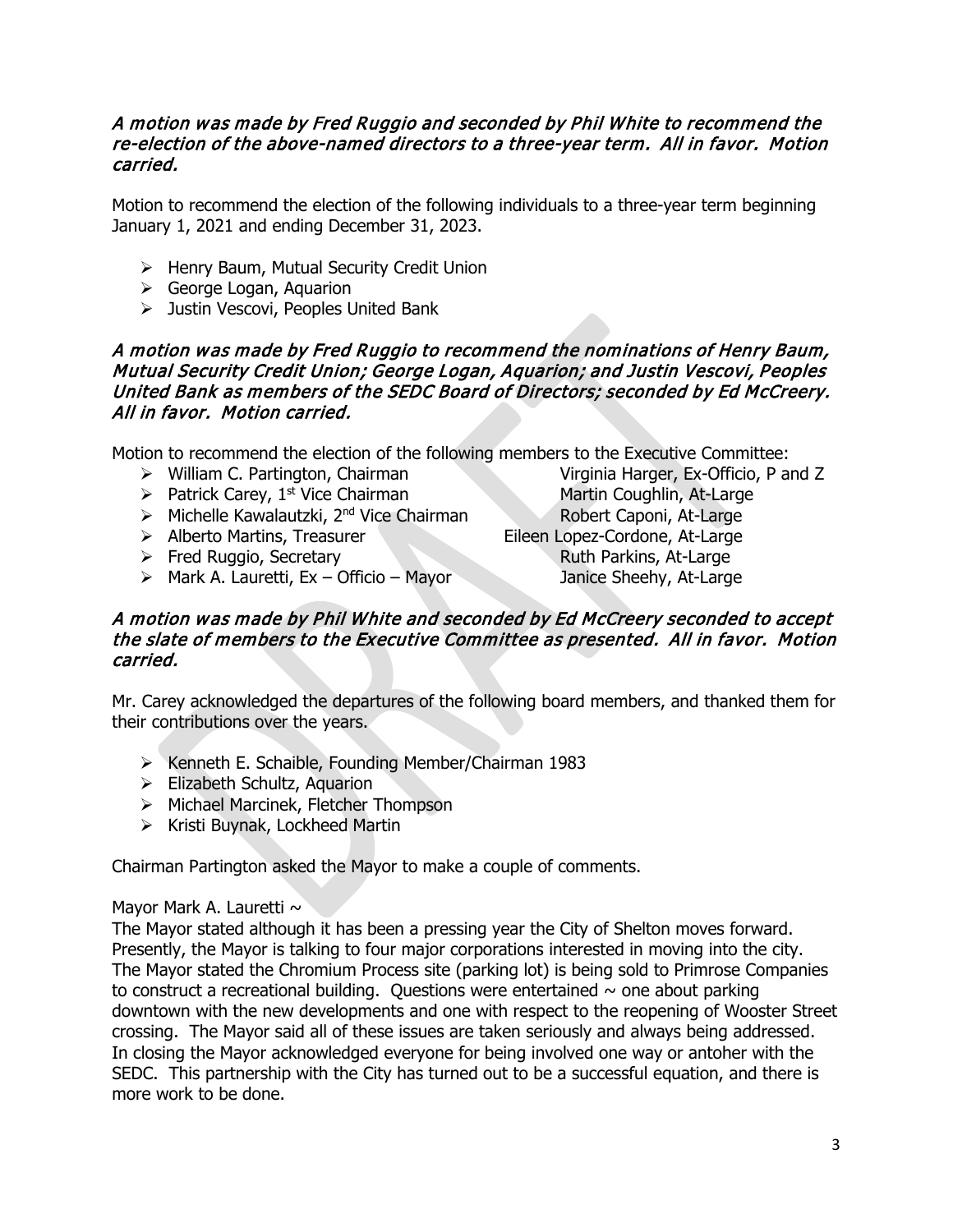Mr. Partington thanked the Mayor and asked Paul Grimmer to present this morning's report.

# **PROGRAM REPORT –** Paul Grimmer, President

Mr. Grimmer welcomed everyone and welcomed the new members to the Board of Directors. Mr. Grimmer also acknowledged John Anglace, President of the Board of Aldermen, who was in attendance this morning.

- $\geq$  267 Canal Street
	- $\circ$  US EPA Project Environmental Remediation
	- $\circ$  Environmental Assessment Tighe & Bond
	- o Balance of State DECD / US EPA Brownfield Remediation Grants
- US EPA Assessment Grant
	- o Autoswage
	- o Veteran's Memorial Park Environmental Land Use Restrictions
	- o 281 Canal Street Assessment
- $\triangleright$  Shelton Canal Planning Program
	- o Closure of Southern Canal (Army Corp of Engineers)
	- o Environmental Reclamation / Historic Preservation
- $\triangleright$  Canal & Wooster Street Engineering
	- o Cardinal Engineering
- Comprehensive Economic Development Strategy (NVC-EDD)

# Star Pin Factory – 267 Canal Street, Site Assessment and Clean-Up

**CT DECD – Assessment \$200,000/Remediation \$750,000**

# **US EPA – Remediation \$500,000**

Tighe & Bond

- Phase 1 Environmental Site Assessment (ESA) Completed
- Phase II/ III ESA Underway Estimated Completion April 30, 2021
- Remedial Action Report June 30, 2021
- Environmental Remediation of Soils Fall 2021

# Star Pin Factory – 267 Canal Street Remediation

US EPA – Emergency Remediation Order

Contractor: Environmental Restoration, LLC

- Start: October 2020
- Preliminary Assessment and Site Investigation (PASI) confirmed:
- Friable Asbestos,
- Asbestos Contaminated Materials (ACM),
- Various Metals, and
- Above / underground storage tanks.

# Star Pin Factory, 267 Canal Street – Environmental Remediation

US EPA – Emergency Remediation Action

Contractor: Environmental Restoration, LLC

- Razed remaining building structures
- Collected, sorted and separated debris for clearing and disposal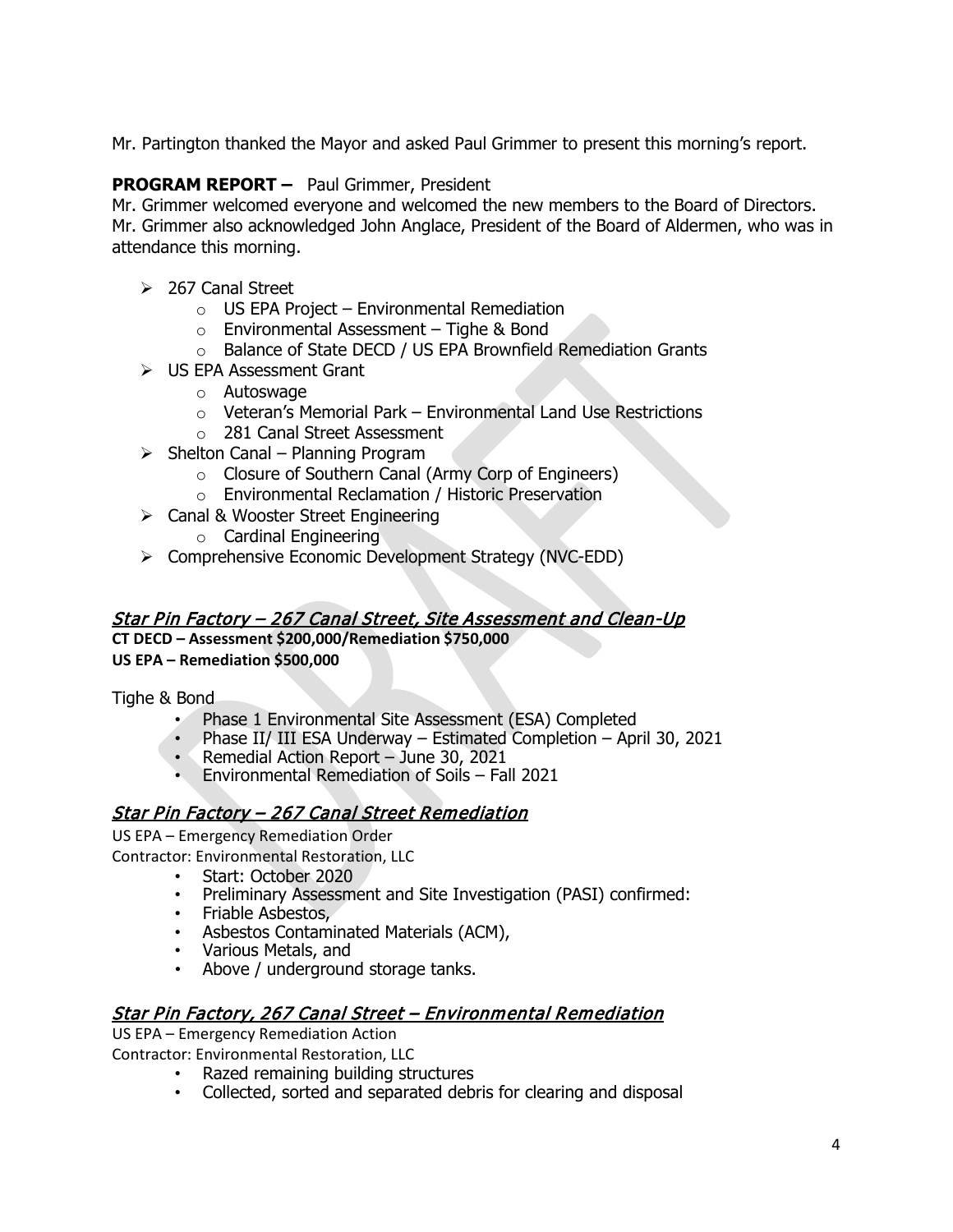- Metal Debris Removal Completed January 4, 2021
- Wood / Brick Removal 10,000 Tons
- Eight Loads / Day & 25 Tons / Load
- Start Date January 18, 2021
- Completion March 15, 2021

Engineer: Tighe & Bond

- Phase II / III to determine levels and locations of soil contamination
- Remedial Action Report (RAP) Determine level of remediation necessary bringing property into compliance

Anticipated Activities

- Remediation of Hazardous Soils
- Removal of Underground Storage Tanks

Schedule - Start: Fall 2021 – End: Spring 2022

### *Community Wide Planning Grant – Assessment*

US EPA – Assessment \$200,000 Primary Usage

- Phase I Studies
	- Environmental Site Assessments
		- Environmental Land Use Restrictions Filings (CT DEEP)
			- A2 Survey
				- Groundwater Monitoring
	- Community Wide Flexible

#### *Community Wide Planning Grant – Ascom Hasler*

US EPA – Assessment \$200,000

Ascom Hasler

- Phase I Study
- Hazardous Building Materials Inspection

Anticipated Use (PDD-60)

• Commercial / Office Tower

#### *Community Wide Planning Grant - Hazardous Building Material Remediation*

US EPA – Assessment \$200,000

Autoswage

- Remedial Action Plan (RAP) currently being developed
- Soil Remediation
- Removal of Underground Storage Tanks
- Decommissioning of Waste Water Treatment Facility
- Inspection / Certification of Environmental Cap over Lagoon
- Groundwater Monitoring

Environmental Land Use Restrictions

- Veterans Memorial Park
- Shelton Farm and Public Market
- Cel-Lastik
- Chromium Process
- Environmental Land Use Restrictions Filings (CT DEEP)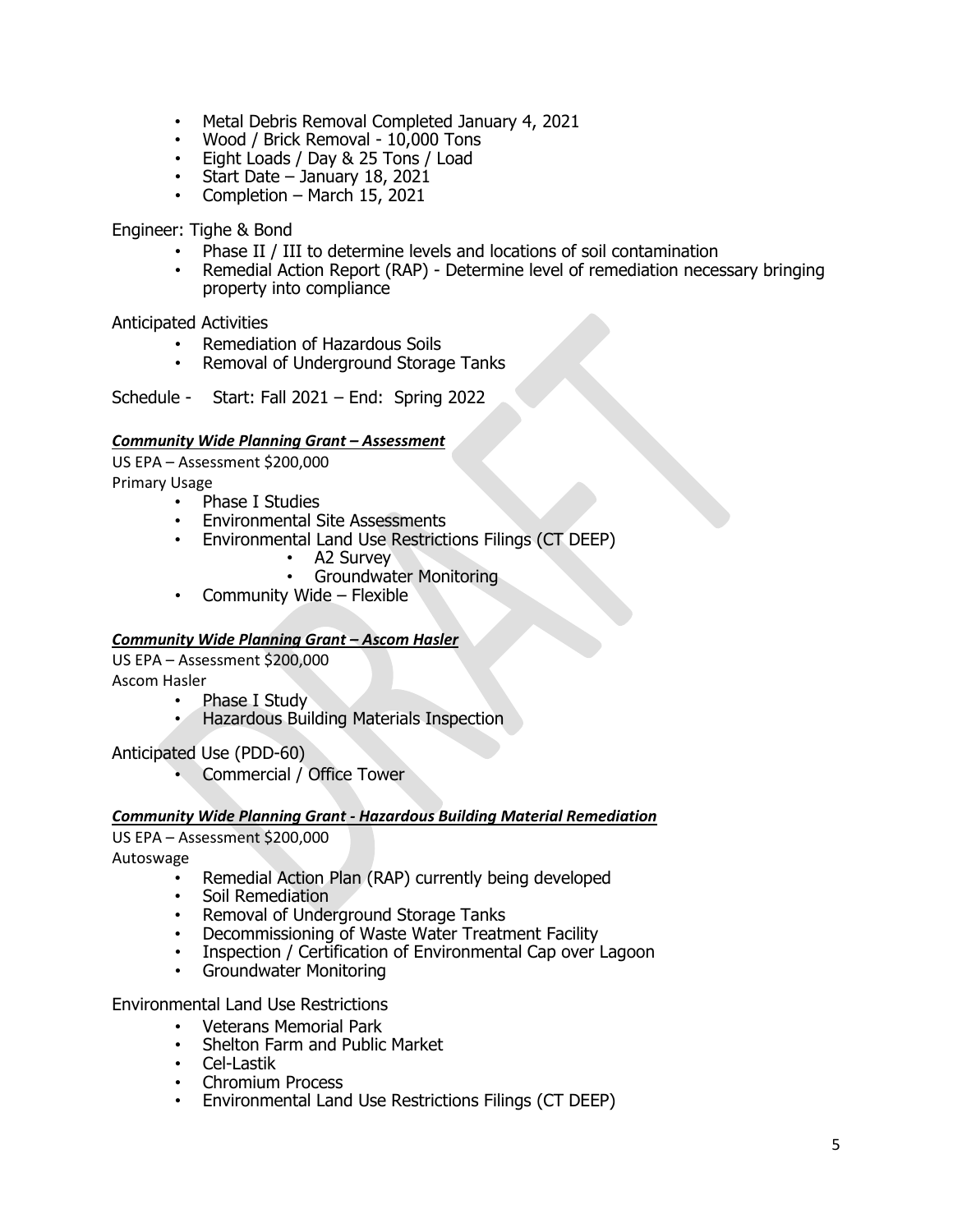A2 Survey Groundwater Monitoring<br>Rights of Way (Utility Subordination Ag (Utility Subordination Agreements) Expected Completion - July 2021

# Downtown Development -Approved /Pending Activities

| Location                                     | <b>Type</b>      | <b>Units</b> | <b>Comm</b>    | Investment   |
|----------------------------------------------|------------------|--------------|----------------|--------------|
| 523 Howe Avenue - Botti                      | Mixed Use        | 12           | 2              | \$2,100,000  |
| 509 Howe Avenue – Calandro                   | Mixed Use        | 27           | $\overline{2}$ | \$3,725,000  |
| 502 Howe Avenue – Webster                    | <b>Mixed Use</b> | 56           | 2              | \$8,000,000  |
| 427 Howe Avenue - Bridge St. Commons II      | Mixed Use        | 72           | 2              | \$14,000,000 |
| 434 Howe Avenue - Matto (TBD)                | Mixed Use        |              |                | TBD          |
| 356 Howe Avenue - Riverwalk Apartments       | <b>Mixed Use</b> | 34           | 4              | \$4,375,000  |
| 320 Howe Avenue – Cedar Village at Carroll's | Mixed Use        | 63           | 5              | \$8,000,000  |
| 50 Bridge Street – Bridge St. Commons        | Mixed Use        | 48           | 4              | \$9,500,000  |
| Six Bridget Street - Canal Street Lofts      | Residential      | 47           |                | \$8,000,000  |
| 62 Center Street - Jeff's Appliance          | Mixed Use        | 42           | 3              | \$7,350,000  |
| 223 Canal Street - River Breeze Apartments   | Residential      | 68           | 0              | \$12,000,000 |
| 235 Canal Street – Riverview Square          | Residential      | 23           | 0              | \$4,025,000  |
|                                              |                  |              | 0              |              |
| Est. Additional Tax Revenue - \$897,336      | Total            | 492          | 24             | \$81,075,000 |

# Development – 235 Canal Street

Environmental Site Investigation

- Phase I Assessment Complete
- Groundwater Sampling Complete
- Fill materials, including asphalt, coal, bricks, and ash were encountered in several borings and these materials appear site-wide.
- 42 Units of Housing Private Investment \$12,000,000
- Anticipated Start Date: September 2021 Anticipated Completion: December 2022

Pictures were shown.

# *Shelton Downtown Development – 2020- 2021*

320 Howe Avenue – Cedar Village at Carroll's, 63 units w/estimated investment of \$8 Million

427 Howe Avenue – Bridge Street Commons II, 72 units w/estimated investment of \$14 Million

502 Howe Avenue – 502 on Howe, 56 units w/estimated investment of \$8 Million

6 Bridge Street – Canal Street Lofts, 47 units w/estimated investment of \$8 Million

113 Canal Street – Chromium Process Lot – sale currently pending

123 Canal Street - Riverview Park Royal

223 Canal Street – River Breeze, 68 units w/estimated investment of \$12 Million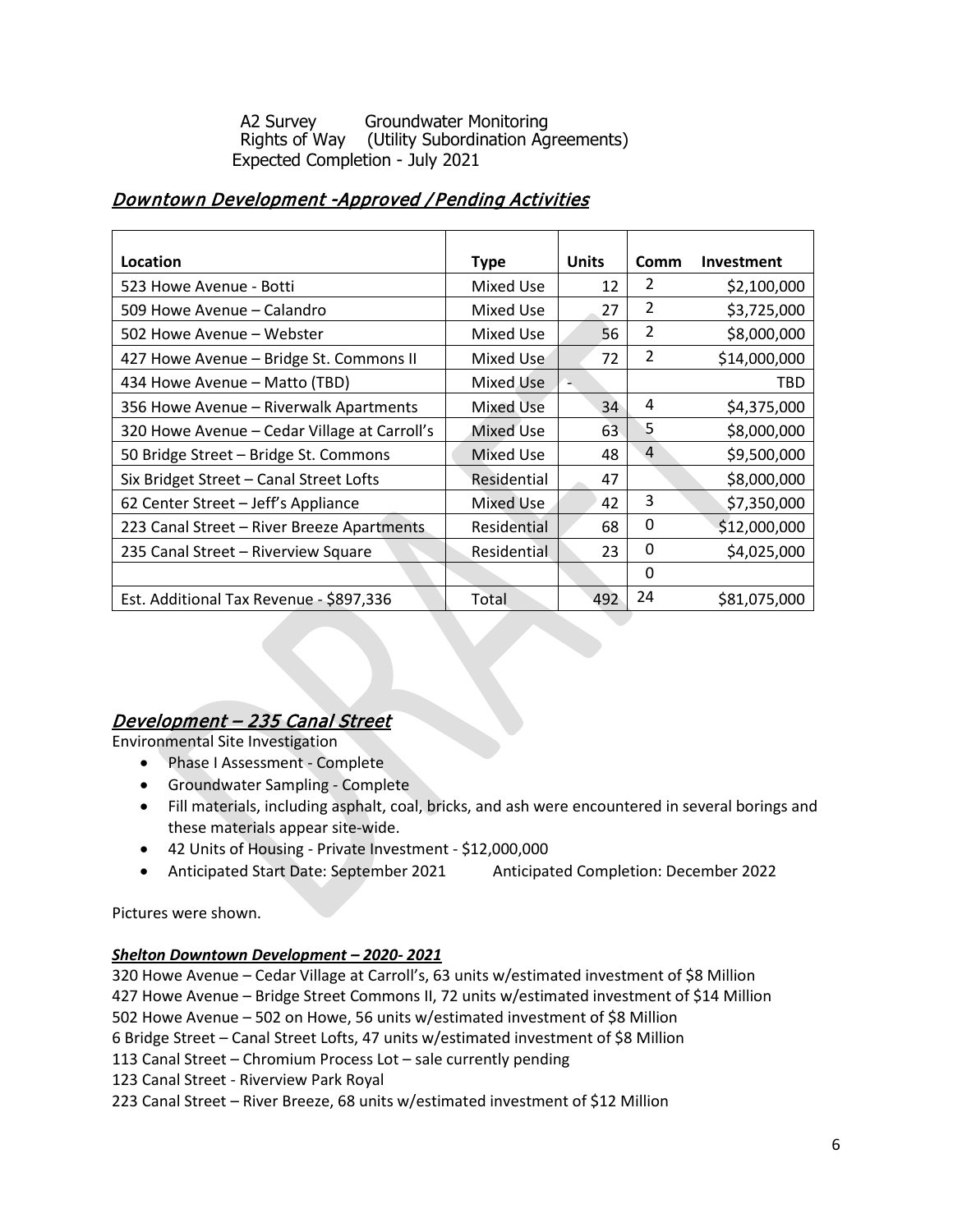# *Canal Street Reconstruction*

Engineering and Design

- $\triangleright$  Cardinal Engineering
- $\geq 1,400$  Linear Feet
- $\triangleright$  Roadways, Sidewalks & Lighting
- $\triangleright$  Preliminary Design 90% Complete
- $\triangleright$  Final Design Completion Estimated April 2021

Maps were shown of the Canal Street/Wooster Street project area.

# *Shelton Canal Restoration/Redevelopment*

Address Condition/Potential Improvements

- $\triangleright$  Public Infrastructure Road Expansion, Sidewalks, Lighting, Parking
- $\triangleright$  Environmental Restoration/Awareness Pocket Park, Walking Trails, Improvement of Water **Quality**
- $\triangleright$  Historic Preservation of the Shelton Canal Locks

# *North Canal Master Planning – Update*

Ad Hoc Committee is made of William Partington, Marty Coughlin, Ed McCreery and Paul **Grimmer** 

- Engineering Recommendations / Considerations / Vision Submissions
	- $\triangleright$  Tighe & Bond
	- $\triangleright$  BL Companies
- Committee Meeting Scheduled for Wednesday, January 20, 2021
	- Historic Preservation of the Shelton Canal & Locks
	- Environmental Restoration to the Shelton Canal System
	- $\triangleright$  Design and Development of a Linear Public Park with walking trails, river lookouts for viewing and fishing, river access points for recreation, and educational signage on the historical and ecological background of the canal and lock system, dam, and the Housatonic River.
	- Walking trails along the Maybrook Rail Line extending from Wooster Street to Indian Wells State Park
	- $\triangleright$  Accommodation for the future pedestrian connection to the Riverwalk
	- $\triangleright$  Potential trail connection to the Riverview trail (i.e. "Bluff Walk") in Riverview Park west of the site
	- $\triangleright$  Public Infrastructure, including Canal Street road expansion, parking, and sidewalks and lighting along Canal Street

# U. S. EDA – NVC/EDD CEDS

# **Naugatuck Valley Economic Development Comprehensive Economic Development Strategy**

- $\triangleright$  Shelton Economic Development Corporation
- Lead Agency responsible for carrying out grant objectives and financial management.
- $\geq 19$  Town Regional Partnership
- $\triangleright$  Sheila O'Malley, Chairperson of NVEDD Strategy Committee (Ansonia)
- $\triangleright$  Valley Council of Government Provides additional support and resources
- $\triangleright$  DeCarlo & Doll, Inc. Consultant